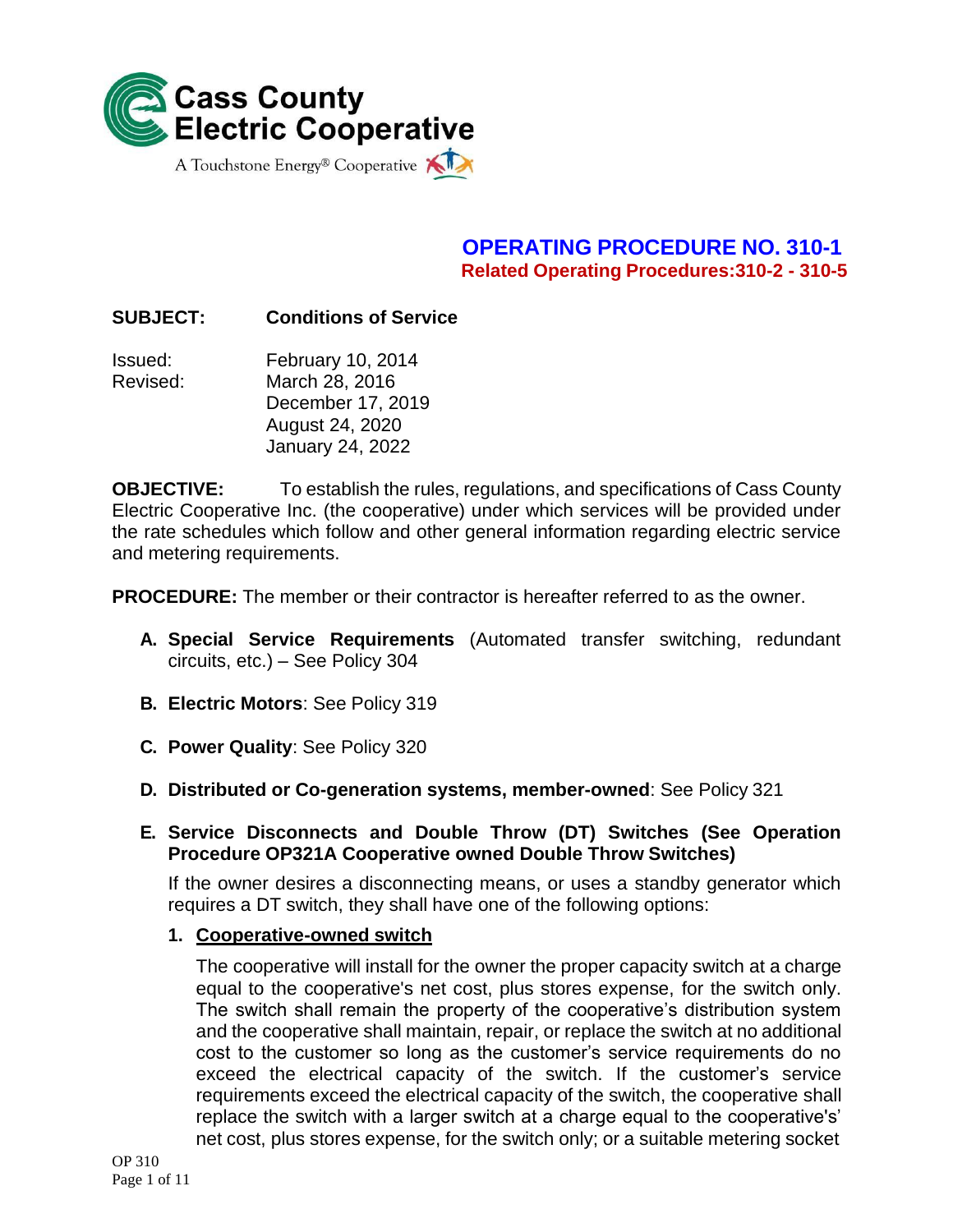per subsection "H – Metering Equipment and Instrument Transformer Metering" of this procedure.

#### **2. Member-owned switch**

The owner can make arrangements to have the proper switch installed by a licensed contractor.

**NOTE: Double-throw switch meter socket combinations are exempt from by-pass rules (H.1.a.ii).**

#### **F. Service Voltages and Ampacities**

#### **1. Single phase, three wire service**

- a. Single phase service voltages are available at the following nominal values: 120, 240, and 480 volts.
- b. Single phase services shall be allowed up the maximum amperage values as follows:

| <b>Voltage</b> | <b>Maximum Amps</b> |
|----------------|---------------------|
| 120            | 100                 |
| 240            | 1,200               |
| 480            | 500                 |

c. The maximum available direct-metered service voltage for single phase service is 240 volts at a maximum available service entrance ampacity of 400 amps.

#### **2. Three phase grounded-wye four wire service**

- a. Three phase service voltages are available at the following nominal values: 120/208y; 277/480y; 2400/4160y.
- b. Three phase services shall be allowed up to the maximum amperage values as follows:

| <b>Voltage</b> | <b>Maximum Amps</b> |
|----------------|---------------------|
| 120/208y       | 3,000               |
| 277/480y       | 3,000               |
| 2,400/4,160y   | 400                 |

c. The maximum available direct-metered service voltage for three phase service is 208 volts (line-line) at a maximum available service ampacity of 400 amps.

### **G. Delivery Point**

Unless otherwise specified in a service contract, the delivery point of the owner's connection to the Cooperative's electric service shall be as follows: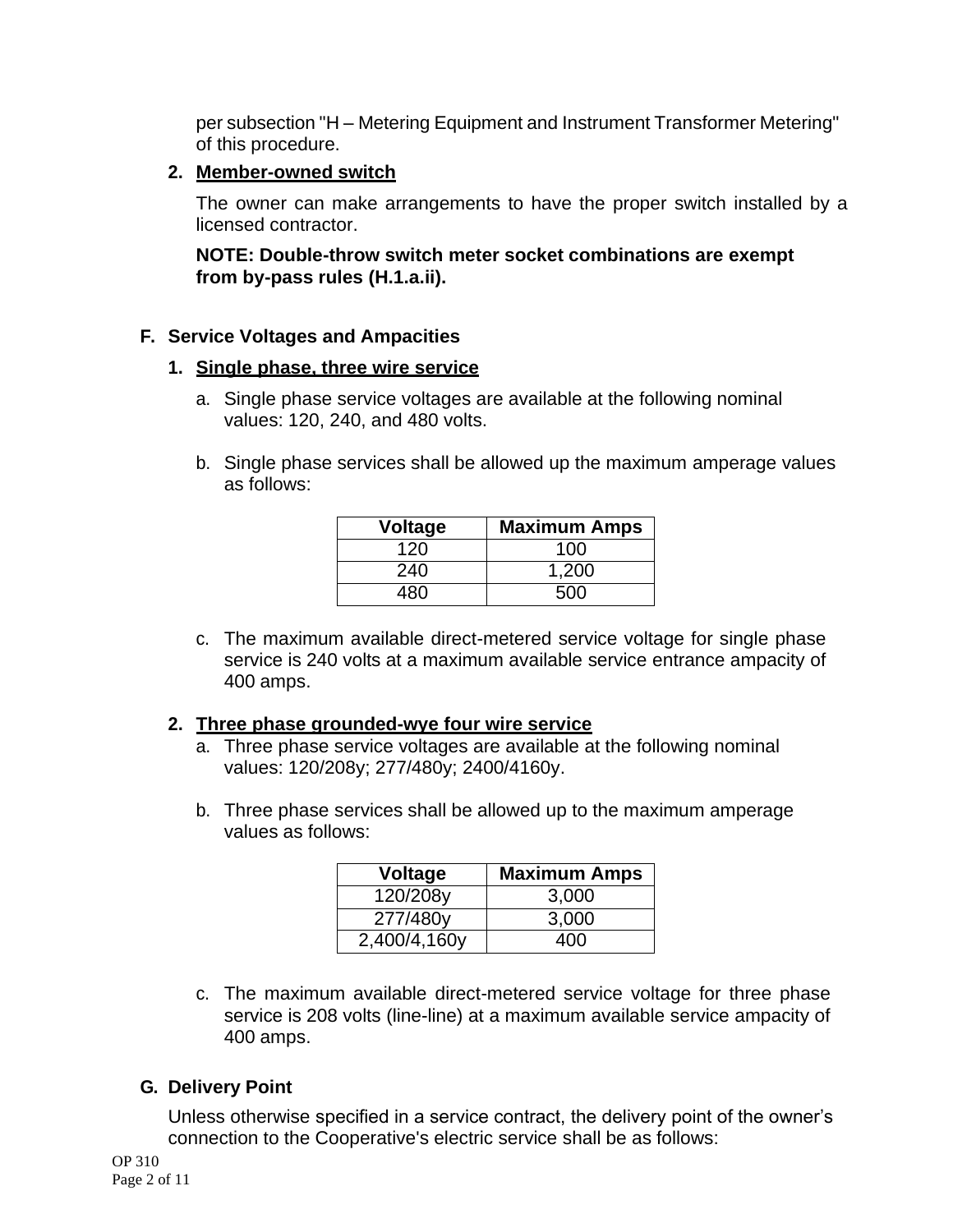### **1. Direct-Metered Services**

- a. For a meter loop mounted on a pole; the delivery point shall be the load service wires extending from the meter loop weather-head with overhead secondaries, or the load-side connections of a meter base with underground secondaries.
- b. For metering mounted on a building; the delivery point shall be the line service wires extending from the meter loop weather-head, with overhead secondaries, or the load-side connections of the meter base, with underground secondaries.
- c. All residential self-contained meters for new construction must be located outside on a building sidewall. Meters shall be located on the side of the house (including attached garage) or building within ten (10) feet from the corner nearest the Cooperative's service point (i.e., transformer; secondary pedestal or stub out) unless that location is not practical as determined by the Cooperative's engineering personnel. In such cases, the meter facility shall be located as directed by the Cooperative. The side of the house (including attached garage) is construed to mean the outermost side, which is not considered the front or back of the house. All residential selfcontained meters for rewires or service upgrades must be located outside, preferably on a building sidewall. Additional footage charges are applicable for any length over 100 feet.
- d. The maximum height to the center of the top meter shall be six (6) feet. The minimum height to the center of the bottom meter shall be two (2) feet indoors and three (3) feet outdoors. Exception: Unless pre-approved by the Cooperative.

# **2. Multiple-Metered Services (more than two general service meters)**

- a. For services less than 600 amps, and gang-metered panels furnished and installed by the owner, the delivery point shall be the transformer terminals, or the buss of a secondary transition cabinet furnished and installed by the owner, including the cabinet connectors.
- b. For services exceeding 600 amperes, the owner shall furnish and install a secondary transition cabinet within 30 feet of the transformer with connecting underground nonmetallic conduits between them as specified by the Cooperative (number and size of conduits). The Cooperative shall furnish and install the conductors between the transformer and the transition cabinet and be fully responsible for all connectors and connections in the transformer. The owner shall furnish the connectors inside the transition cabinet.
- c. If the owner chooses to install separately wired sockets, a secondary transition cabinet shall be installed as defined in G.2.b above.
- d. All metering, sockets and associated equipment must be located outside of the building.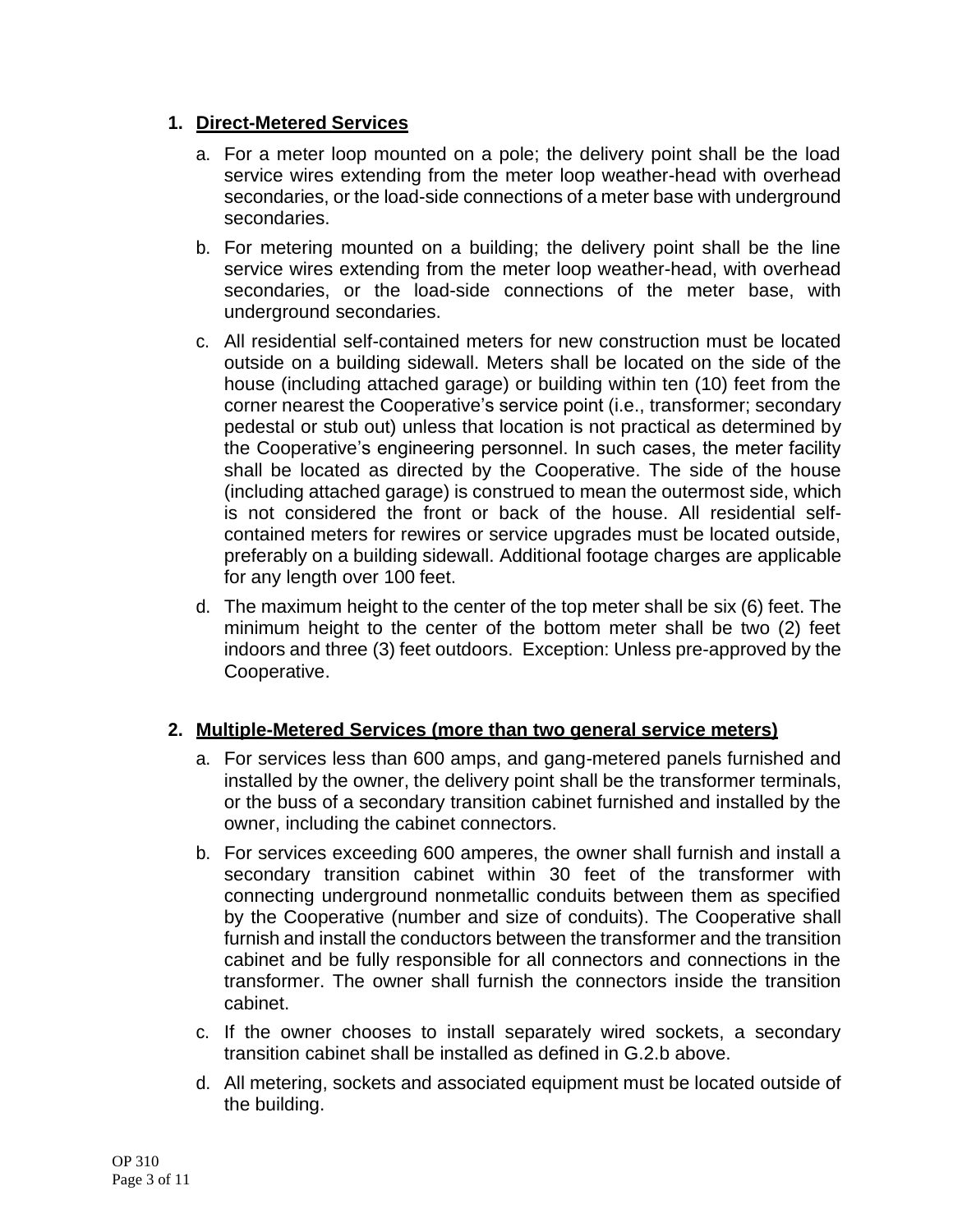### **3. Instrument Transformer (IT) Metered Services**

- a. For service 600 amperes or less, the delivery point shall be the transformer terminals, or an instrument transformer cabinet furnished and installed by the owner.
- b. For services over 600 amperes, the delivery point shall be the load-side connections in a secondary transition cabinet or instrument transformer cabinet furnished and installed by owner. Such cabinets shall be located within 30 feet of the transformer with connecting underground nonmetallic conduits between them as specified by the Cooperative (number and size of conduits). The Cooperative shall furnish and install the conductors between the transformer and the cabinet and the connectors in the transformer. The owner shall furnish the connectors inside the cabinet.

#### *NOTE: Member owned transition cabinets are not allowed on the Cooperative pole.*

### **4. Primary Metered Services**

a. Where the member requests primary metering of a service, the delivery point shall be the connection point on the member's primary service equipment.

#### **H. Metering Equipment and Instrument Transformer Metering**

#### **1. Meter Socket Specifications**

- a. All 100 amp or greater self-contained meter sockets used for new or rewired single phase and three phase installations must be as follows:
	- i. Ring-less design with provisions for locking or sealing the cover.
	- ii. Equipped with an approved lever actuated solid handle positive by-pass mechanism.
	- iii. Bypass mechanism shall have a minimum rating of equal to or greater than the installed meter socket rating and equipped with pressure release jaws.
	- iv. Must be UL listed.
	- v. Must have socket terminals rated for conductors from #6 to 350 MCM Cu/Al.

*NOTE: The Cooperative shall not provide self-contained metering for services exceeding 240 volts line to line, single phase or three phase. All sockets and connecting conduits must be properly grounded as per NEC. Installations made without the above specifications will not be energized.*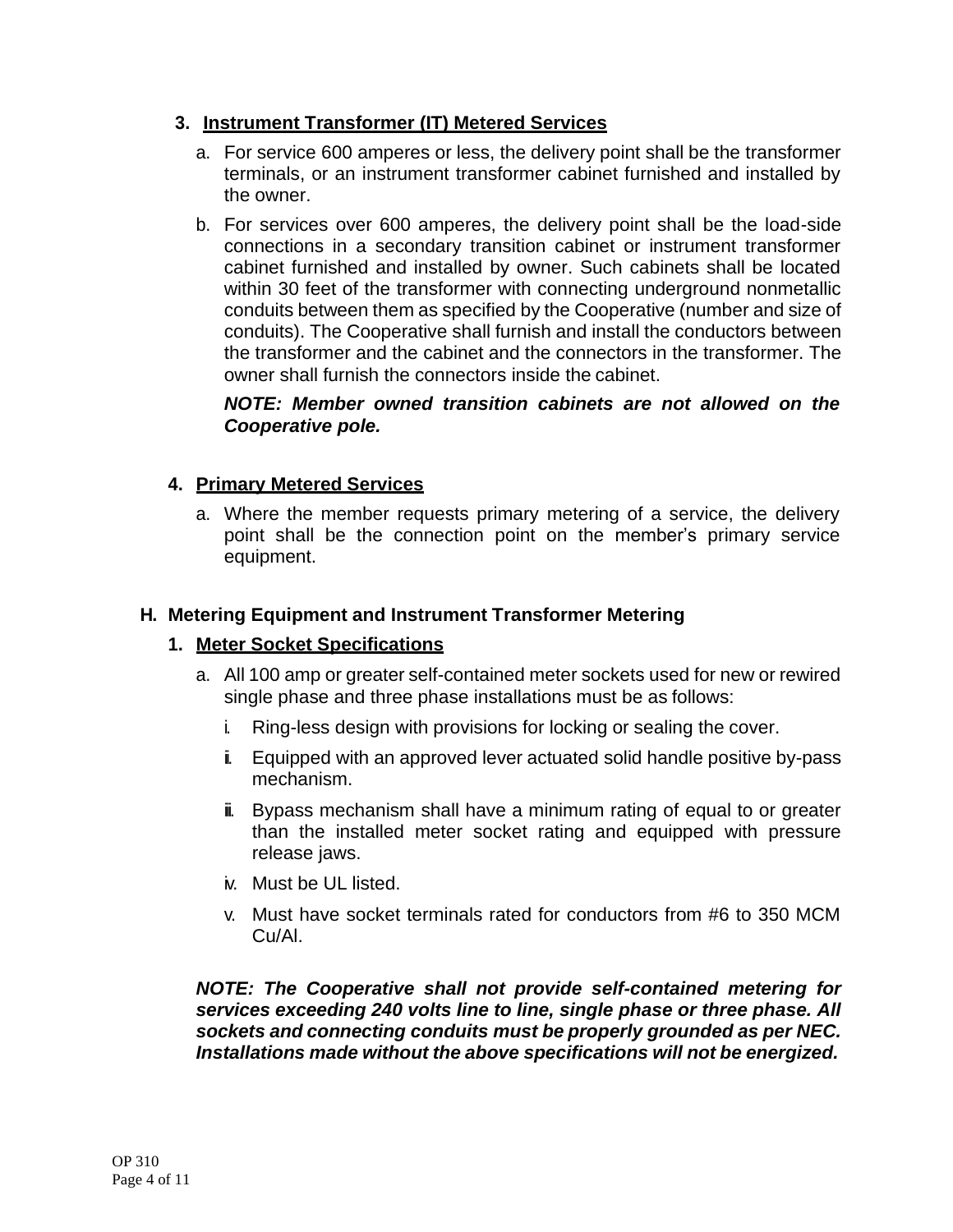### **2. Single Phase Direct-Metered Services**

- a. On overhead services where the metering equipment is located on the Cooperative's pole, the Cooperative will furnish and install, on all new construction and rewires of old installations, a meter loop and socket of proper size up to and including 400 amps (320-amp nominal meter socket rating) capacity.
- b. On underground services or overhead services on a building or structure, it shall be the owner's responsibility to provide and install the service meter socket and connecting conduit per NEC.
- c. The owner shall use a slip-joint conduit connection (Slip Meter Riser from Carlon Industries or equal as approved by the Cooperative) for the utility supply wires on all direct-metered underground services.

### **3. Single Phase Multiple-Metered Services (more than two general service meters)**

- a. Where two or more service meters are requested, the owner shall furnish and install either ring-less, gang-metered service panels or individually wired meter sockets. Gang panels shall have only one meter installed under one socket cover. Each socket must have provision for a fifth terminal and a system neutral connection with a minimum wire size of #14 AWG. A maximum of five (5) meter sockets per vertical stack is allowed.
- b. Meter sockets must have an approved disconnect (load side only) or socket by-pass provision on both indoor and outdoor applications.

### **4. Three Phase Metered Services**

- a. Self-contained metering will be used in all three phase services 400 amperes or less, and 208 volts (line-line) or less.
- b. Instrument transformers will be used in all three phase services over 400 amperes and/or over 208 volts (line-line).

### **5. Mobile Homes (All meter socket rules and specifications apply)**

- a. Overhead service to individual trailers Cooperative shall furnish and install a meter loop to which the owner shall connect the service entrance conductor.
- b. Overhead service to trailer courts or parks the owner shall furnish and install the meter loop and support pole.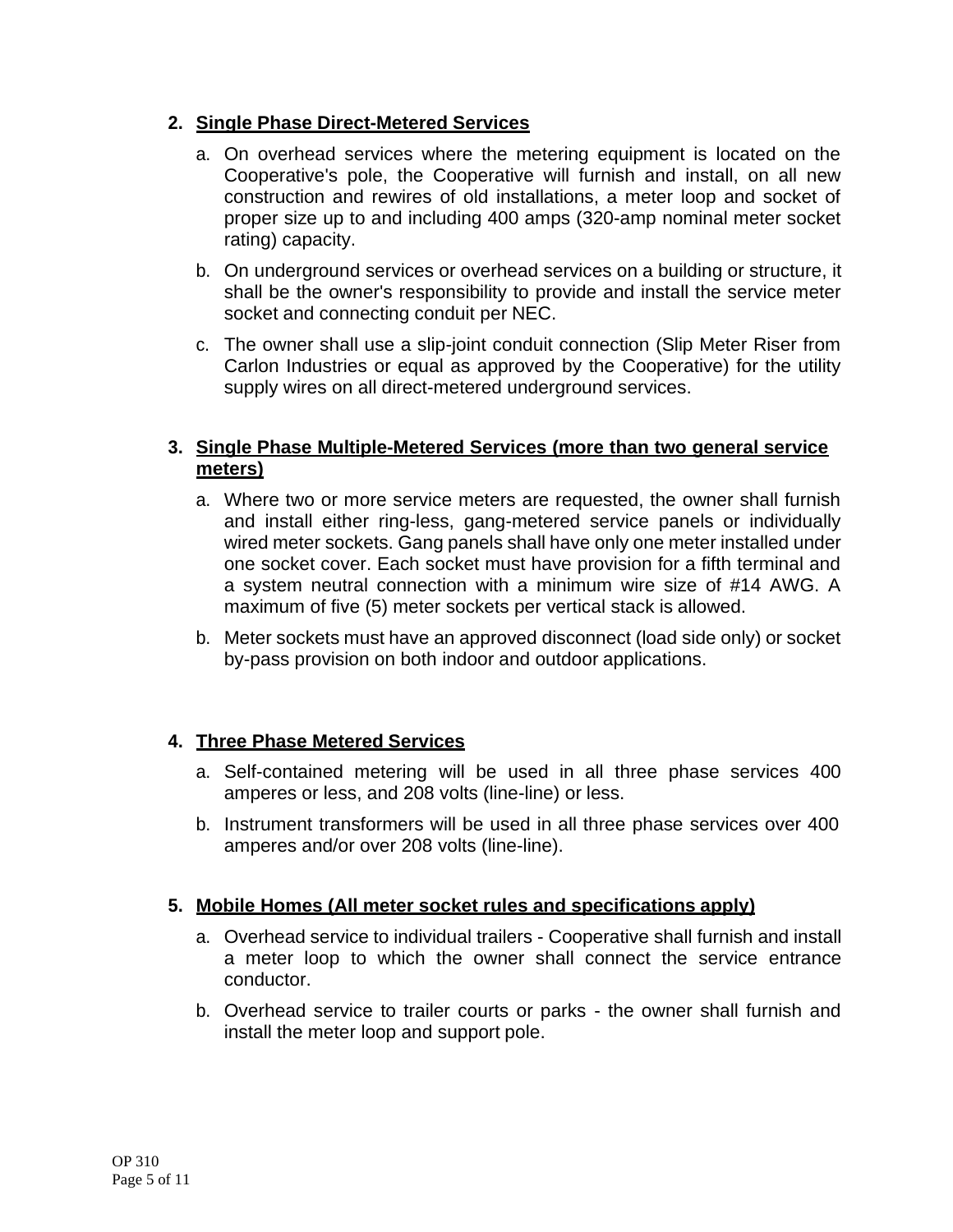c. Underground service to any mobile home - the owner shall furnish and install the meter socket and service.

# **6. Instrument Transformer (IT) Metering**

- a. Cooperative-furnished sockets:
	- i. Meter sockets for instrument transformer rated meters (where current and voltage transformers are used) shall be furnished by the Cooperative and installed by the owner.
	- i. The preferred location of IT metering is on the outside of the building near the transformer. If necessary, the owner shall furnish and install one inch conduit between the ITs and the meter socket; separate conduits shall be provided for multiple metering applications.
	- iii. The Cooperative shall furnish and install the metering wire between the ITs and the meter socket.
- b. Instrument transformer cabinets furnished and installed by the owner:
	- i. The Cooperative shall furnish to the owner, ITs of the proper rating (bar or window CTs and PTs).
	- ii. The owner shall install the ITs and the Cooperative shall make the final connections.

# **7. Instrument, Transition or Combination Instrument-Transition Cabinets**

Any IT or secondary transition cabinets necessary due to wire size differences shall be the responsibility of the owner. All cabinets shall be UL listed and manufactured to the following specifications:

a. **Minimum** size requirements shall be as follows:

| <b>Instrument Transformer (IT) Cabinet Sizes</b> |                                                                           |  |
|--------------------------------------------------|---------------------------------------------------------------------------|--|
| 1,000 amps or less                               | 24 in. (w) x 24 in. (h) x 10 in. (d)                                      |  |
| 1,001 to 1,200 amps                              | 30 in. (w) x 30 in. (h) x 16 in. (d)                                      |  |
| Over 1,200 amps                                  | Transition cabinet required; consult<br>CCEC engineering for more details |  |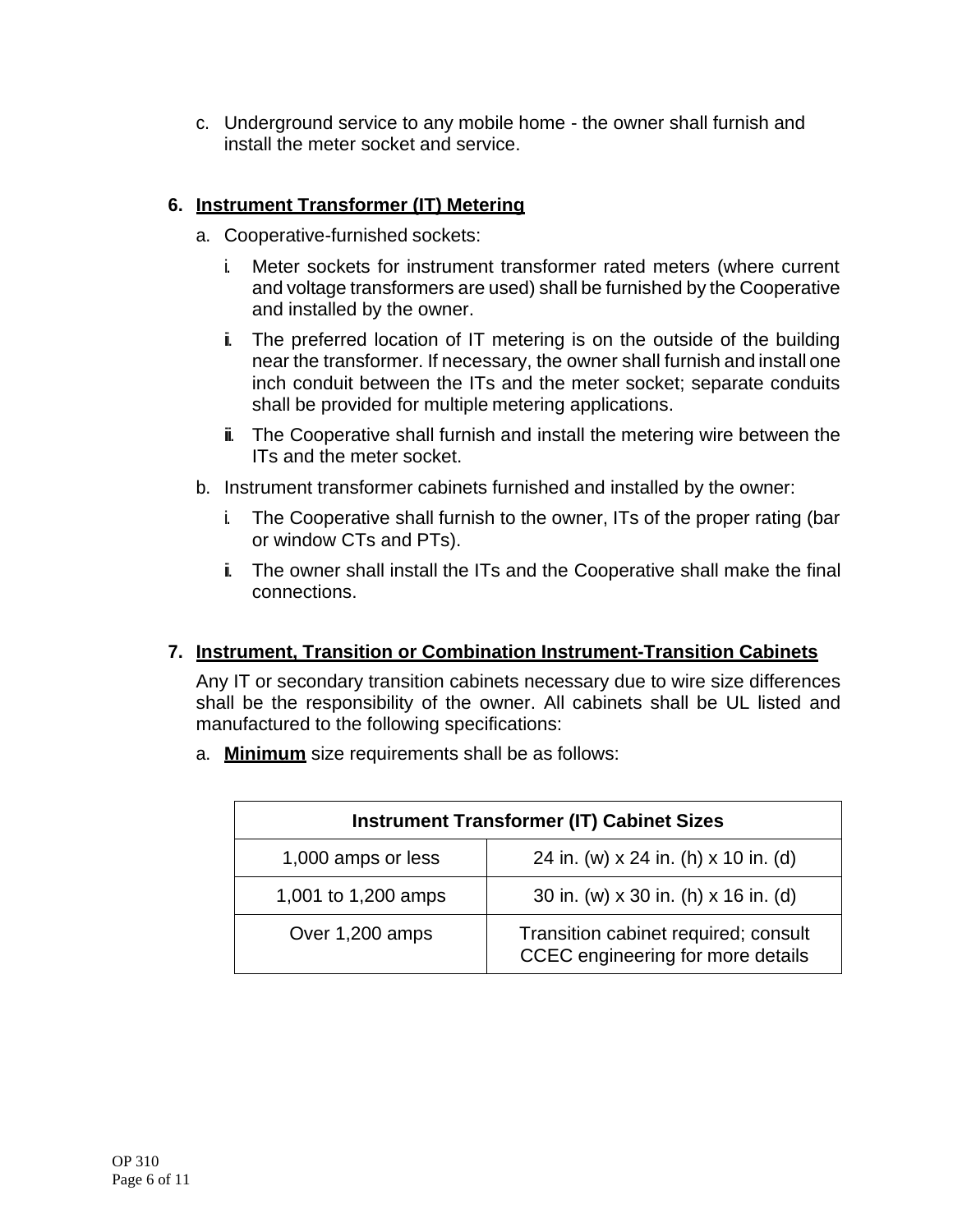| <b>Transition Cabinet Sizes</b> |                                      |  |
|---------------------------------|--------------------------------------|--|
| 1,000 amps or less              | 42 in. (h) x 30 in. (w) x 24 in. (d) |  |
| 1,001 to 1,500 amps             | 42 in. (h) x 40 in. (w) x 24 in. (d) |  |
| 1,501 to 2,000 amps             | 54 in. (h) x 54 in. (w) x 36 in. (d) |  |
| Over 2,000 amps                 | <b>Consult CCEC engineering</b>      |  |

#### *NOTE: Contact CCEC engineering with any questions regarding above cabinets.*

- b. Material Requirements
	- i. Cabinets shall be constructed of painted or stainless steel, oraluminum
	- i. Steel cabinets shall be constructed of minimum 14-gauge material. Mild steel shall be primed and finished-painted inside and out to resist corrosion.
	- iii. Aluminum cabinets shall be constructed of minimum 10-gauge material
- c. Design Features
	- i. The cabinet cover shall be hinged or bolted, and gasketed
	- i. The cabinet shall be equipped with a hasp and staple or other device which can be both padlocked and sealed using a lead wire seal, to secure the cabinet from unauthorized entry.
	- $\ddot{\mathbf{u}}$ . There shall be no knockouts or vents in the cabinets.
	- iv. The cabinet shall have a drip shield for outdoor installation. Hinged doors shall have wind latches installed.
	- v. A NEMA Type 3R enclosure is required for all Instrument Transformer and Transition Cabinets. Bus bar spacing shall be as follows:

| <b>Bar Spacing</b>        | $< 2,000$ amp    | $> 2,000$ amp |
|---------------------------|------------------|---------------|
| Bar-bar:                  | $8"v \times 4"h$ | $10"$ v x 6"h |
| Bar-cabinet top or bottom | 8"               | 1 $\cap$ "    |
| <b>Bar-cabinet back</b>   |                  | ี ค"          |
| <b>Bar-cabinet front</b>  | יי 2             | ⊿"            |

- vi. For services over 2,000 amperes, consult the Cooperative's engineering department.
- v**i**. A NEMA Type 3R enclosure is required for all Combination Instrument - Transition Cabinet. Size requirements will depend on the installation;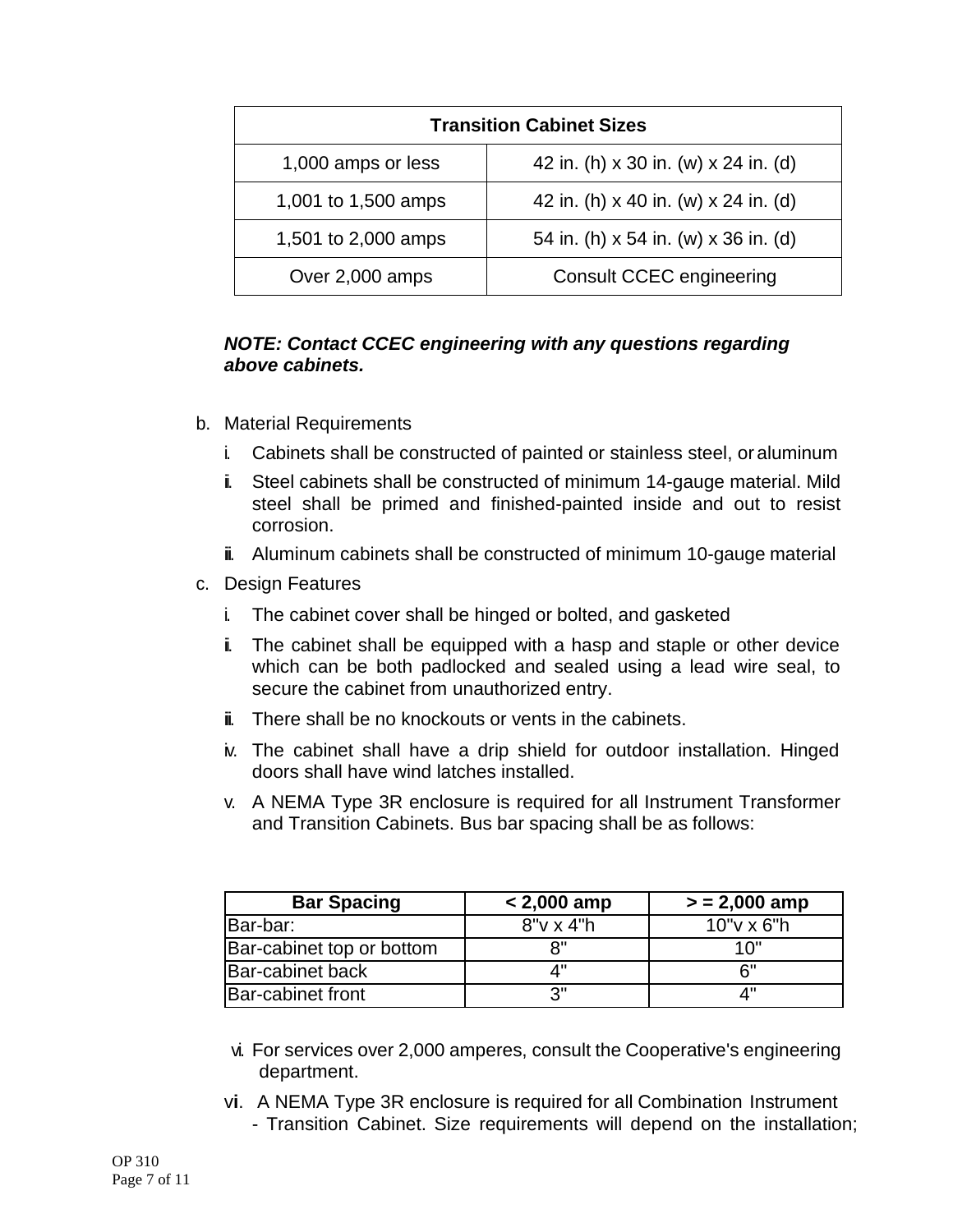consult with the Cooperative's engineering department.

d. Instrument and Transition Cabinets Mounted on Buildings

The owner shall use a slip-joint conduit connection (Slip Meter Riser from Carlon Industries or equal as approved by the Cooperative) for the utility

supply wires on all IT meter transition cabinets mounted on building walls with underground services.

Split bus required for IT metered transition cabinets.

#### **8. Primary Metered Services**

Where the owner requests a primary metered service, the Cooperative shall furnish and install at the owner's expense, a primary metering cabinet which shall be located electrically before the delivery point.

#### **I. Transformers: Locations, Connections, Pads and Grounding**

#### **1. Minimum separation distances**

a. Transformers shall be separated from occupied buildings by the minimum distances as shown in the table below.

| <b>Transformer</b><br>Rating – kVA | Minimum (line of sight)<br>separation without firewall (feet) |
|------------------------------------|---------------------------------------------------------------|
| 1000 kVA or less                   |                                                               |
| >1000                              | 25                                                            |

*Exception: single phase transformers may have a separation of not less than 5 feet subject to Cooperative approval*

- a. Where an owner requests to install a transformer less than the minimum distances listed in the above table, the following criteria shall apply:
	- i. The building shall have a fire-resistive wall construction with a minimum two (2) hour fire rating
	- ii. The transformer shall not be enclosed or obstructed in the front or on either side
	- iii. No flammable materials or liquids shall be stored or located within the distances set forth in the table above

#### **2. Transformer locations**

- a. Where an owner requests to install a transformer inside an enclosed area or courtyard, the following criteria shall apply:
	- ii. A minimum of 30 feet of clear space shall be provided around all sides of the transformer; with the exception of a transition or instrument transformer cabinet, no other equipment shall be located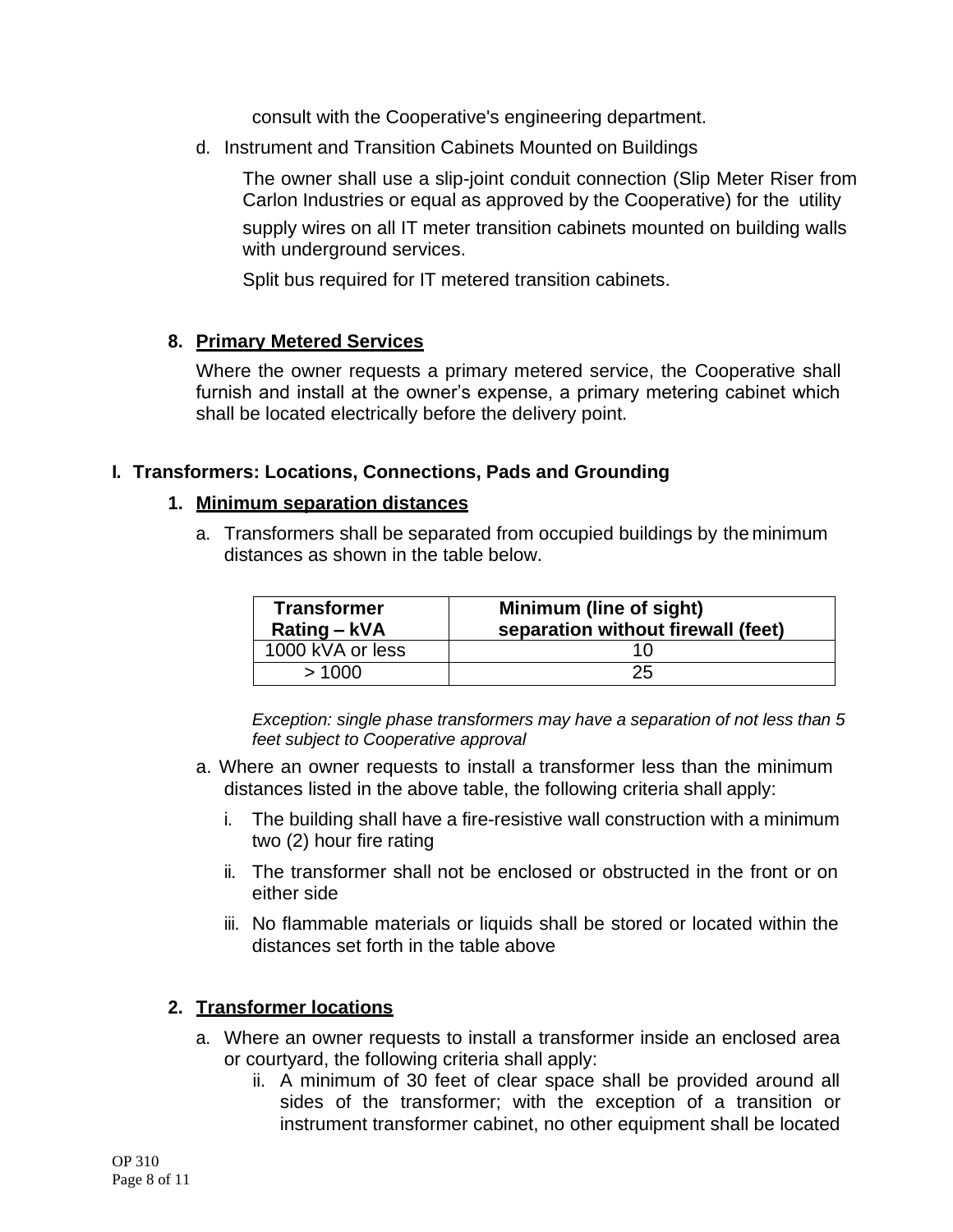within this area.

- iii. No equipment or structure may be located above the transformer.
- iv. Vehicular access shall be provided to the enclosed area and be kept clear at all times for uninhibited access.
- v. Any means of controlled access into the area shall be equipped with a means of uninhibited security access for Cooperative personnel at all times without reservation or cause.
- vi. If the transformer location area is a secured access area, the owner shall provide two clear and distinct means of exit from the area into public space per North Dakota building codes. Exit doors shall be equipped with panic bars for emergency exit.
- vii. Owners assumes all liability for any damage incurred on premise grounds as a result of equipment access to remove and/or replace the transformer.
- viii. Owner shall be responsible for any costs incurred to the Cooperative for special equipment required to remove and/or replace the transformer.
- ix. The Cooperative reserves the right to refuse placement of a transformer inside an enclosed area if it determines in its sole discretion that doing so would be a potential hazard or detrimental to the transformer life.
- b. Accessibility:
	- i. The transformer placement shall be 10 feet from an approved drivable surface.
	- i. The transformer placement shall be next to a platted public utility easement
	- $\ddot{u}$ . The Cooperative reserves the right to locate the transformer beneficial to future development.
	- iv. If transformer is installed in a parking lot area the Cooperative may require, at the owner's expense, bollards for added protection.
	- v. An additional easement shall be required if the transformer is not sited next to a platted public utility easement.
	- vi. The Cooperative requires that the transformer to not be located over sewer or water lines or other private utilities as the installation of the transformer requires 8-foot depth grounding rods.
	- vii. The Cooperative reserves the right to refuse the proposed transformer location for any reason related to accessibility or future reliability issues.

### **3. Highly corrosive environments**

- a. Where the owner requests placement of a transformer in a highly corrosive or chemically harsh environment, the Cooperative reserves the right to install a transformer constructed with a stainless-steel cabinet.
- b. The owner shall reimburse the Cooperative for the additional cost of the special application transformer vs. a standard design specification.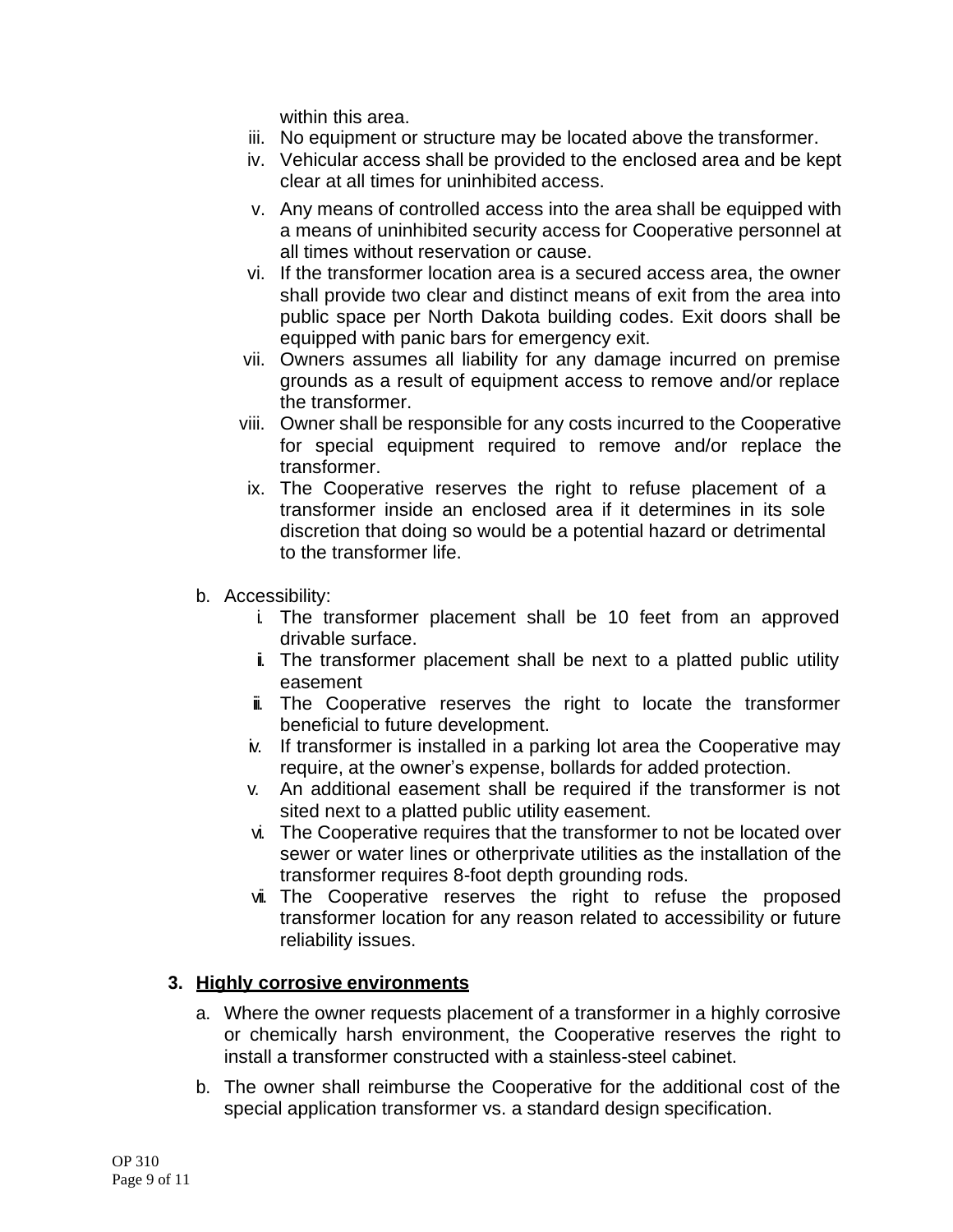### **4. Transformer Load-Side Connections**

- a. The maximum size secondary conductor allowed in the transformer compartment will be 250 MCM.
- b. A maximum of three conductors per phase or leg is allowable.
- c. The Cooperative shall provide all secondary connectors for the conductors terminated in the transformer compartment.

# **5. Transformer Pad and Grounding**

- a. Single Phase: The transformer pad will be furnished and installed by the Cooperative. Grade elevations at the transformer site must be within 2" of final grade. Exception: Where transition cabinet is necessary owner shall provide pad in accordance with Cooperative specifications.
- b. Three Phase: The transformer pad shall be furnished by the owner in accordance with the specifications provided by the Cooperative. See Appendix A: transformer pad specification
- c. Owner shall contact the Cooperative engineering department for pad specifications.
- d. Grounding for all transformer installations will be provided by the Cooperative.

### **J. Cold weather Construction Charges**

- 1. The Cooperative may collect contributions towards construction costs for any construction made after November 1.
- 2. A determination of when to initiate cold weather construction charges shall be made each year depending on weather conditions.

### **K. Surveying and Easements**

- 1. The Cooperative may require a private easement and or surveying prior to construction.
- 2. All costs pertaining to the obtainment of an easement and or surveying shall be borne by the member.